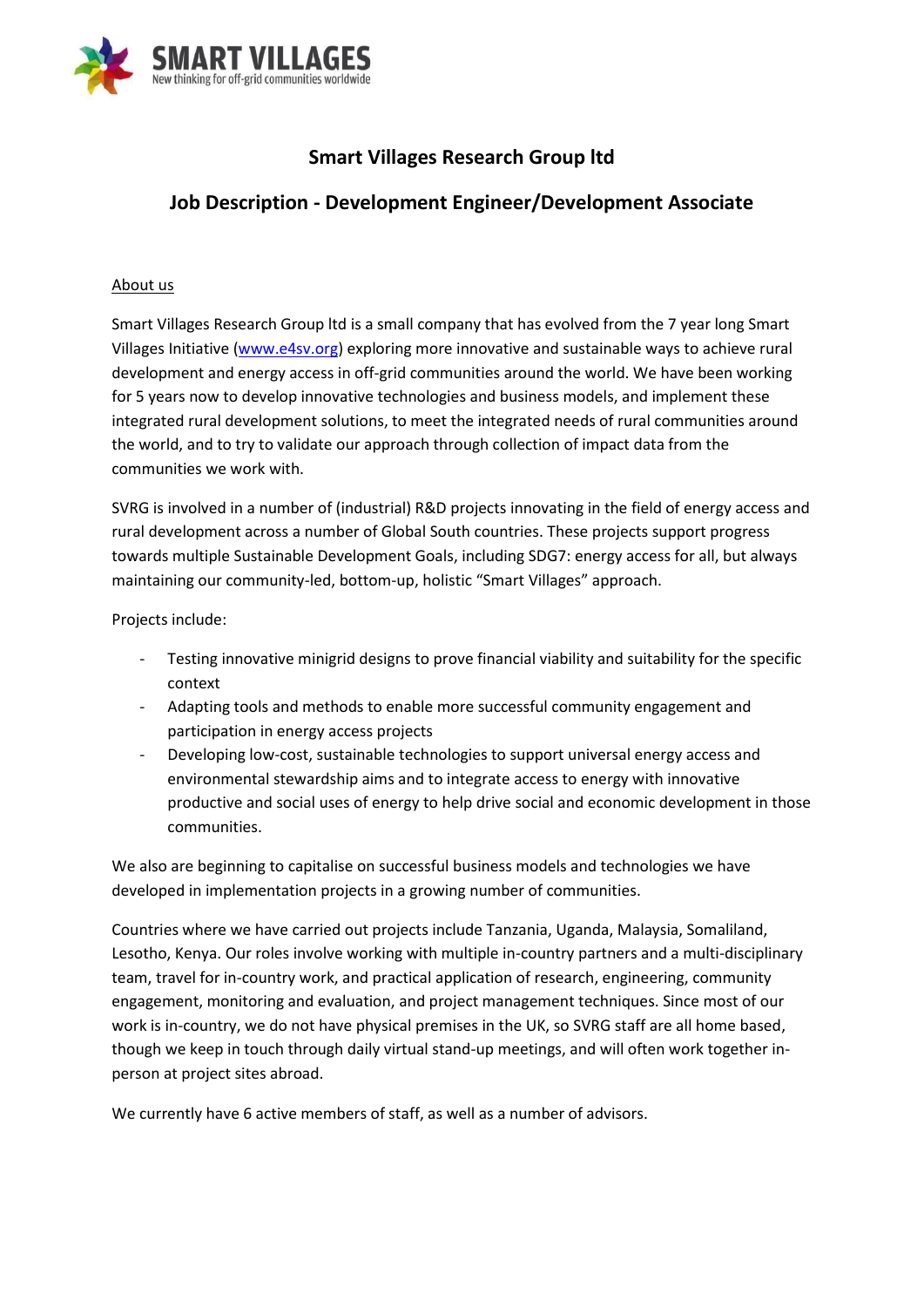

#### About you

We are keen to recruit a recently graduated/ing engineer or other technically and practically minded individual with a keen interest in development and communities, to help us with our project work on the ground in implementation countries, as well as with more general research, administrative and analytical duties. The work is extremely varied: you might be in a field in Tanzania assisting with wiring an inverter and installing solar panels one day, and then another day designing and costing a solar energy system to power a rural petrol station, or researching characteristics of boreholes and water pumps, holding a focus group in a rural village, chasing a shipment of batteries, working out what bricks are best to use to build a coldstore, or helping write an application for funding for a new project.

To succeed, individuals will require cultural sensitivity, gravitas, curiosity, self-motivation, extraordinary self-organisation skills, practicality and common sense, a willingness to think outside the box and operate, research and innovate outside their comfort zones. A willingness to travel extensively, work remotely, and ability to influence and be diplomatic will also be essential.

Working within a small, dynamic team, the contribution by each and every person has a huge impact on a project's direction and its success. You will be expected to take responsibility for tasks and subprojects assigned to you, and once fully inducted into the company (6-9 months in), the role is likely to progress into taking ownership for entire projects, with support from senior members of staff. But don't worry, we'll train you up to managing this!

#### The job

The role will be a full-time position – in the first instance for one year, but our expectation is that further projects will come on-stream before that year is out, and the possibility for the contract to be extended therefore exists.

There is a probation period of 3 months, during which there will be regular professional development check-in calls. If after 3 months it turns out we are not suitable for each other, the position will not be confirmed.

Working hours are reasonably flexible but should average out to at least 37.5 hours per week. A significant amount of time is likely to be spent on-site in the countries that we work in; for current employees in this role, about 20-50% of the year is spent abroad, for 1-5 weeks at a time on a regular basis, though the exact travel requirements vary depending on the person and project requirements. Depending on our schedule and that of our partners, we often work weekends as well when we are in the field. Conversely, when back in the UK, although working during normal daytime hours will be useful (since colleagues and our partners are likely to be working at the same time) we adopt a flexible hours policy, should you occasionally wish to walk the dog, go shopping, or see friends for the afternoon and make up the time outside normal working hours.

Annual leave is 28 days including bank holidays, and should it be necessary to work during weekends when overseas, days off in lieu may be taken.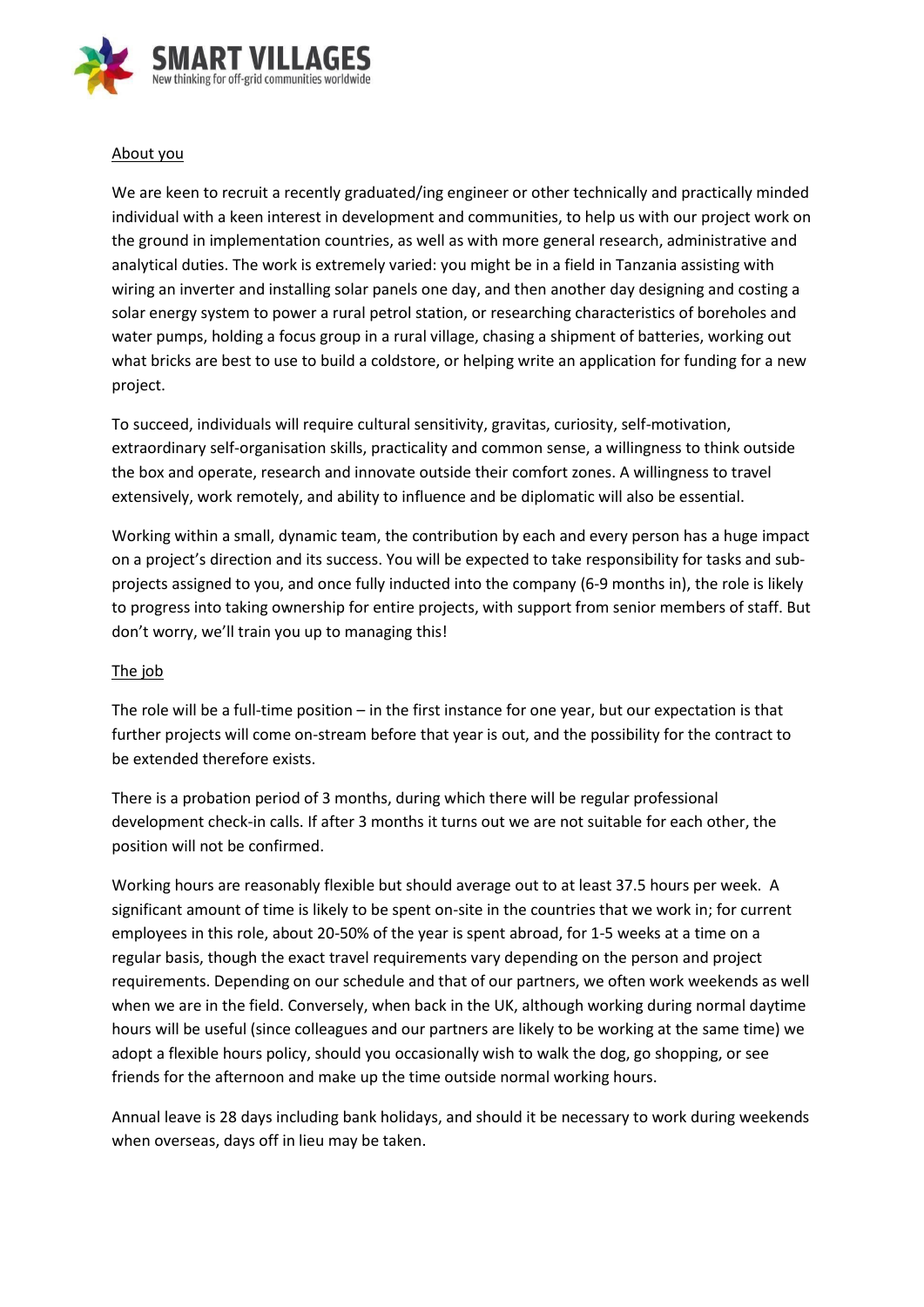

It is a requirement of our funders that we employ people in the UK under PAYE. **You must therefore have the right to live and work in the UK.**

We operate a statutory employer pension scheme, administered through NEST. The employee contribution is 5% of your salary, the employer's contribution is 3%. You may opt out of this scheme if you wish.

You will be expected to work remotely in the UK, either from your home or – if you wish, and at your own cost – from a co-working location. Hence you will be expected to have access to essential work resources such as a good working laptop and a broadband connection. But don't bother buying a suit or a season ticket to get to the office! While travelling abroad, all work-related expenses will be covered by the company (transport, accommodation, food etc.).

## Salary

To be discussed, dependant on prior experience.

## Required qualities & skills

- Cultural sensitivity, personal gravitas, curiosity, self-motivation, practicality and common sense.
- High self-organisation skills, comfort with independent/remote working, confidence to contact remote colleagues with questions or uncertainties.
- General technical skills and interests, both within and beyond engineering. A basic understanding of voltage, current, power and energy, and an ability to learn from manuals and datasheets would be especially useful.
- Willingness to think outside the box and operate, research and innovate outside your comfort zones.
- A willingness and flexibility to travel extensively, work remotely and independently.
- Ability to communicate, influence and be diplomatic. People skills.
- Willingness to learn and an interest in international development.
- Interest and engagement with the communities in which we work.
- Personal experience of independent travel would be an asset.

## Application procedure

We think you're probably busy enough already to have to spend any more time filling out application forms. So we would just like you to send us three things:

1. the longest CV and/or covering letter you've submitted to anyone else to apply for a job recently (and tell us who you submitted it to). If you haven't applied for a job recently, then